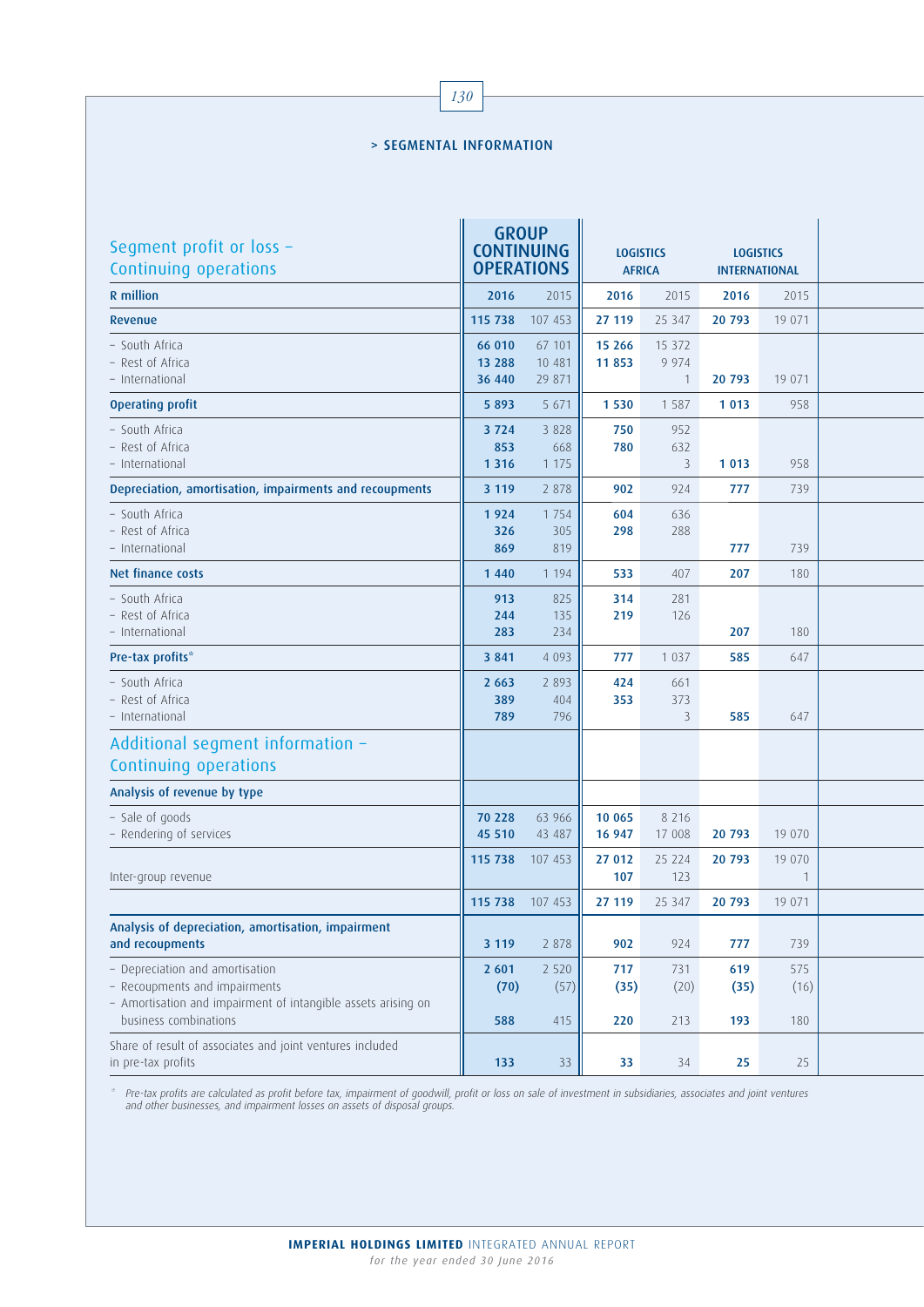| <b>TOTAL</b><br><b>LOGISTICS</b> |                                | <b>VEHICLE IMPORT,</b><br><b>DISTRIBUTION AND</b><br><b>DEALERSHIPS</b> |                            | <b>VEHICLE RETAIL,</b><br><b>RENTAL AND</b><br>AFTERMARKET PARTS FINANCIAL SERVICES |                          | <b>MOTOR-RELATED</b> |            | <b>TOTAL</b><br><b>VEHICLES</b> |                         | <b>HEAD OFFICE AND</b><br><b>ELIMINATIONS</b> |                   |  |
|----------------------------------|--------------------------------|-------------------------------------------------------------------------|----------------------------|-------------------------------------------------------------------------------------|--------------------------|----------------------|------------|---------------------------------|-------------------------|-----------------------------------------------|-------------------|--|
| 2016                             | 2015                           | 2016                                                                    | 2015                       | 2016                                                                                | 2015                     | 2016                 | 2015       | 2016                            | 2015                    | 2016                                          | 2015              |  |
| 47 912                           | 44 418                         | 28 473                                                                  | 27 437                     | 41 045                                                                              | 37 547                   | 1634                 | 1 4 2 9    | 71 152                          | 66 413                  | (3326)                                        | (3378)            |  |
| 15 26 6<br>11853<br>20 793       | 15 3 7 2<br>9 9 7 4<br>19 0 72 | 22 975<br>1 3 0 6<br>4 1 9 2                                            | 23 8 9 8<br>388<br>3 1 5 1 | 29 4 61<br>129<br>11 455                                                            | 29 780<br>119<br>7 6 4 8 | 1634                 | 1 4 2 9    | 54 070<br>1 4 3 5<br>15 647     | 55 107<br>507<br>10 799 | (3326)                                        | (3378)            |  |
| 2 5 4 3                          | 2 5 4 5                        | 1 1 4 9                                                                 | 960                        | 1677                                                                                | 1 677                    | 669                  | 620        | 3 4 9 5                         | 3 2 5 7                 | (145)                                         | (131)             |  |
| 750<br>780                       | 952<br>632                     | 1 0 3 3<br>37                                                           | 885<br>$\overline{4}$      | 1 4 0 3<br>36                                                                       | 1 4 9 1<br>32            | 669                  | 620        | 3 1 0 5<br>73                   | 2 9 9 6<br>36           | (131)                                         | (120)             |  |
| 1 0 1 3                          | 961                            | 79                                                                      | 71                         | 238                                                                                 | 154                      |                      |            | 317                             | 225                     | (14)                                          | (11)              |  |
| 1679                             | 1 6 6 3                        | 696                                                                     | 546                        | 721                                                                                 | 662                      | 150                  | 117        | 1 5 6 7                         | 1 3 2 5                 | (127)                                         | (110)             |  |
| 604<br>298<br>777                | 636<br>288<br>739              | 670<br>8<br>18                                                          | 531<br>3<br>12             | 626<br>21<br>74                                                                     | 579<br>14<br>69          | 150                  | 117        | 1446<br>29<br>92                | 1 2 2 7<br>17<br>81     | (126)<br>(1)                                  | (109)<br>(1)      |  |
| 740                              | 587                            | 495                                                                     | 494                        | 346                                                                                 | 313                      | (5)                  |            | 836                             | 807                     | (136)                                         | (200)             |  |
| 314<br>219<br>207                | 281<br>126<br>180              | 469<br>17<br>9                                                          | 473<br>3<br>18             | 279<br>8<br>59                                                                      | 271<br>6<br>36           | (5)                  |            | 743<br>25<br>68                 | 744<br>9<br>54          | (144)<br>8                                    | (200)             |  |
| 1 3 6 2                          | 1684                           | 433                                                                     | 458                        | 1 3 1 7                                                                             | 1 3 8 8                  | 712                  | 647        | 2 4 6 2                         | 2 4 9 3                 | 17                                            | (84)              |  |
| 424<br>353                       | 661<br>373                     | 357<br>9                                                                | 399<br>5                   | 1 1 2 3<br>27                                                                       | 1 2 6 0<br>26            | 712                  | 647        | 2 192<br>36                     | 2 3 0 6<br>31           | 47                                            | (74)              |  |
| 585                              | 650                            | 67                                                                      | 54                         | 167                                                                                 | 102                      |                      |            | 234                             | 156                     | (30)                                          | (10)              |  |
|                                  |                                |                                                                         |                            |                                                                                     |                          |                      |            |                                 |                         |                                               |                   |  |
| 10 065<br>37 740                 | 8 2 1 6<br>36 078              | 24 750<br>2 0 9 9                                                       | 23 441<br>2 2 9 5          | 35 413<br>5 0 3 5                                                                   | 32 308<br>4 5 1 5        | 613                  | 594        | 60 163<br>7 7 4 7               | 55 749<br>7 4 0 4       | 23                                            | $\mathbf{1}$<br>5 |  |
| 47 805<br>107                    | 44 294<br>124                  | 26 849<br>1 6 2 4                                                       | 25 7 36<br>1 7 0 1         | 40 448<br>597                                                                       | 36 823<br>724            | 613<br>1 0 2 1       | 594<br>835 | 67 910<br>3 2 4 2               | 63 153<br>3 2 6 0       | 23<br>(3349)                                  | 6<br>(3384)       |  |
| 47 912                           | 44 418                         | 28 473                                                                  | 27 437                     | 41 0 45                                                                             | 37 547                   | 1634                 | 1 4 2 9    | 71 152                          | 66 413                  | (3 326)                                       | (3378)            |  |
| 1679                             | 1 6 6 3                        | 696                                                                     | 546                        | 721                                                                                 | 662                      | 150                  | 117        | 1 5 6 7                         | 1 3 2 5                 | (127)                                         | (110)             |  |
| 1 3 3 6<br>(70)                  | 1 3 0 6<br>(36)                | 581                                                                     | 553<br>(7)                 | 653<br>(1)                                                                          | 659<br>(19)              | 144<br>6             | 117        | 1 3 7 8<br>5                    | 1 3 2 9<br>(26)         | (113)<br>(5)                                  | (115)<br>5        |  |
| 413                              | 393                            | 115                                                                     |                            | 69                                                                                  | 22                       |                      |            | 184                             | 22                      | (9)                                           |                   |  |
| 58                               | 59                             | (19)                                                                    | (3)                        | 46                                                                                  | 33                       | 47                   | $27\,$     | 74                              | 57                      | 1 <sub>1</sub>                                | (83)              |  |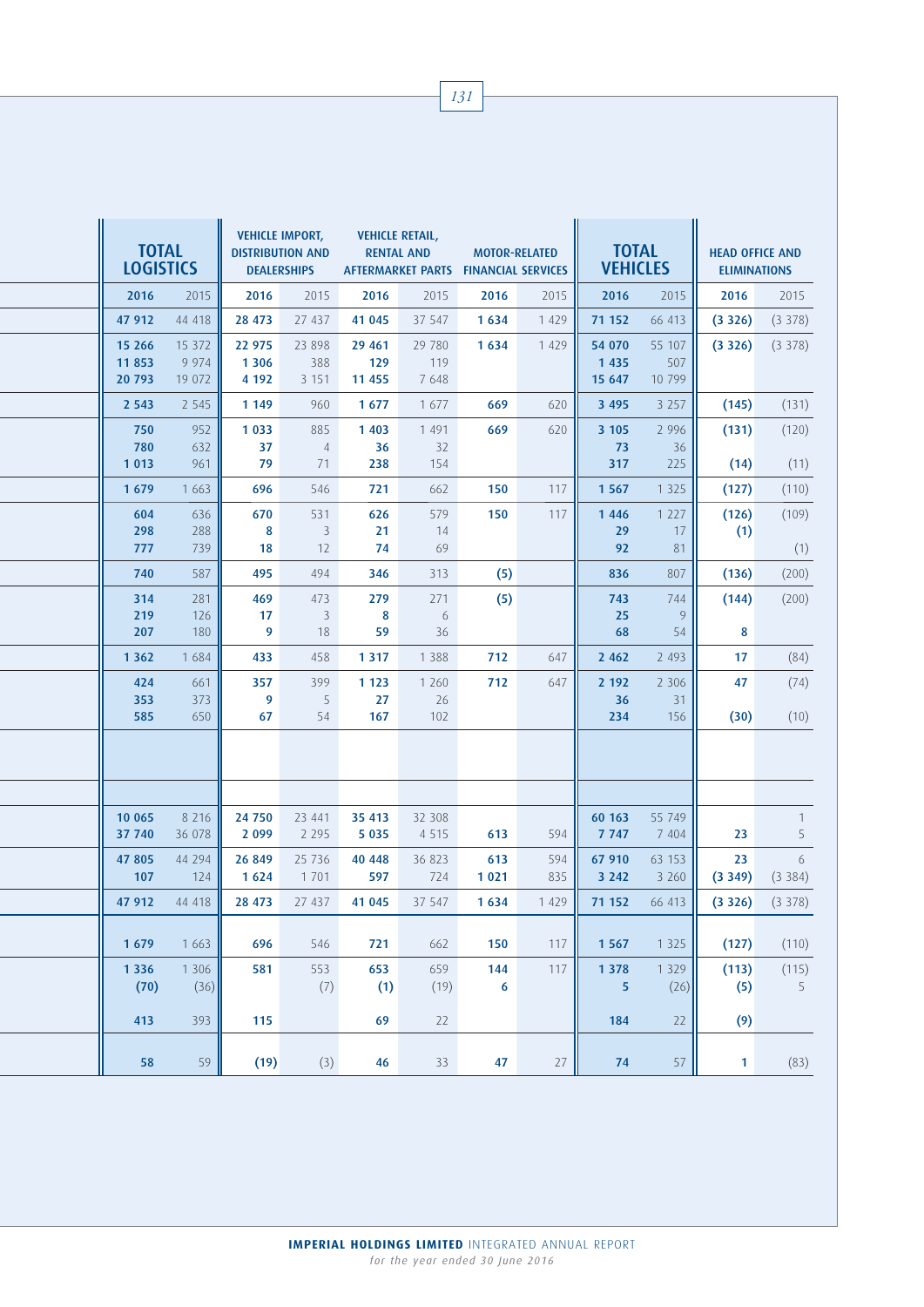## > SEGMENTAL INFORMATION (continued)

| Segment financial position                                                                                                                                                                               |                                                                   | <b>GROUP</b>                                                         | <b>LOGISTICS</b><br><b>AFRICA</b>                          |                                                            | <b>LOGISTICS</b><br><b>INTERNATIONAL</b>               |                                                        |  |
|----------------------------------------------------------------------------------------------------------------------------------------------------------------------------------------------------------|-------------------------------------------------------------------|----------------------------------------------------------------------|------------------------------------------------------------|------------------------------------------------------------|--------------------------------------------------------|--------------------------------------------------------|--|
| R million                                                                                                                                                                                                | 2016                                                              | $2015^{\circ}$                                                       | 2016                                                       | 2015                                                       | 2016                                                   | 2015                                                   |  |
| <b>Assets</b><br>Intangible assets<br>Property, plant and equipment<br>Transport fleet<br>Vehicles for hire<br>Investment in associates and joint ventures<br>Inventories<br>Trade and other receivables | 7 501<br>11 4 65<br>5 9 5 3<br>3 4 6 9<br>687<br>16 717<br>12 712 | 7 1 9 3<br>10 967<br>5 6 10<br>3 603<br>1 1 9 9<br>15 4 65<br>12 849 | 3 5 2 6<br>2 5 1 8<br>2 7 1 5<br>342<br>1 4 9 8<br>4 9 9 4 | 3 1 1 0<br>2 0 9 6<br>3 2 1 2<br>300<br>1 4 4 8<br>5 1 3 6 | 3 0 0 4<br>2 2 4 5<br>3 2 7 8<br>167<br>314<br>3 6 1 8 | 2 8 6 3<br>2 2 4 4<br>2 4 3 8<br>139<br>211<br>3 3 5 0 |  |
| Other financial assets<br>Cash resources                                                                                                                                                                 | 8<br>13                                                           | 36<br>22                                                             | 5                                                          | 8                                                          | 5                                                      | 5                                                      |  |
| <b>Operating assets</b>                                                                                                                                                                                  | 58 525                                                            | 56 944                                                               | 15 598                                                     | 15 3 10                                                    | 12 631                                                 | 11 250                                                 |  |
| - South Africa<br>- Rest of Africa<br>- International                                                                                                                                                    | 32 248<br>7 3 2 9<br>18 948                                       | 34 3 12<br>6 5 5 7<br>16 075                                         | 9 0 3 9<br>6 5 5 9                                         | 9 0 3 4<br>6 2 7 5<br>$\mathbf{1}$                         | 12 631                                                 | 11 250                                                 |  |
| <b>Liabilities</b><br>Retirement benefit obligations<br>Maintenance and warranty contracts<br>Trade and other payables and provisions<br>Other financial liabilities                                     | 1 5 3 1<br>3 1 5 6<br>19 493<br>460                               | 1 1 5 7<br>3 1 9 1<br>19 047<br>379                                  | 5 5 9 1<br>119                                             | 5 4 0 1<br>111                                             | 1531<br>3 3 7 2<br>1                                   | 1 1 5 7<br>3 1 4 5<br>$\overline{2}$                   |  |
| <b>Operating liabilities</b>                                                                                                                                                                             | 24 640                                                            | 23 774                                                               | 5 7 1 0                                                    | 5 5 1 2                                                    | 4 9 0 4                                                | 4 3 0 4                                                |  |
| - South Africa<br>- Rest of Africa<br>- International                                                                                                                                                    | 13 949<br>2 5 3 9<br>8 1 5 2                                      | 14 794<br>1896<br>7 0 8 4                                            | 3 6 0 9<br>2 101                                           | 3 6 8 2<br>1824<br>6                                       | 4 9 0 4                                                | 4 3 0 4                                                |  |
| Net working capital <sup>1</sup>                                                                                                                                                                         | 9 9 3 6                                                           | 9 2 6 7                                                              | 901                                                        | 1 1 8 3                                                    | 560                                                    | 416                                                    |  |
| - South Africa<br>- Rest of Africa<br>- International                                                                                                                                                    | 7 3 4 5<br>838<br>1753                                            | 7 2 5 3<br>924<br>1 0 9 0                                            | 235<br>666                                                 | 336<br>852<br>(5)                                          | 560                                                    | 416                                                    |  |
| Net debts <sup>2</sup>                                                                                                                                                                                   | 16 520                                                            | 14 3 2 7                                                             | 5 2 4 9                                                    | 4 8 7 2                                                    | 3 9 5 5                                                | 4 1 5 0                                                |  |
| - South Africa<br>- Rest of Africa<br>- International                                                                                                                                                    | 9 9 1 5<br>2 8 2 1<br>3784                                        | 8 2 0 4<br>2 4 5 4<br>3 6 6 9                                        | 2 6 1 0<br>2 6 3 9                                         | 2 6 6 9<br>2 2 0 9<br>(6)                                  | 3 9 5 5                                                | 4 1 5 0                                                |  |
| Net capital expenditure                                                                                                                                                                                  | 4 1 3 8                                                           | 4 5 1 9                                                              | 880                                                        | 1 0 4 6                                                    | 1 0 2 7                                                | 1 1 7 3                                                |  |
| - South Africa<br>– Rest of Africa<br>- International                                                                                                                                                    | 2 6 2 4<br>416<br>1 0 9 8                                         | 2 8 5 6<br>369<br>1 2 9 4                                            | 534<br>346                                                 | 711<br>335                                                 | 1 0 2 7                                                | 1 1 7 3                                                |  |

^ Restated as described in notes 2.1 and 2.2.

~ The assets and liabilities of the Insurance business are shown as held-for-sale at 30 June 2016 and at 30 June 2015.

1. Consist of inventories, trade and other receivables, trade and other payables and provisions.

2. The aggregate of interest-bearing borrowings, non-redeemable, non-participating preference shares less cash resources.